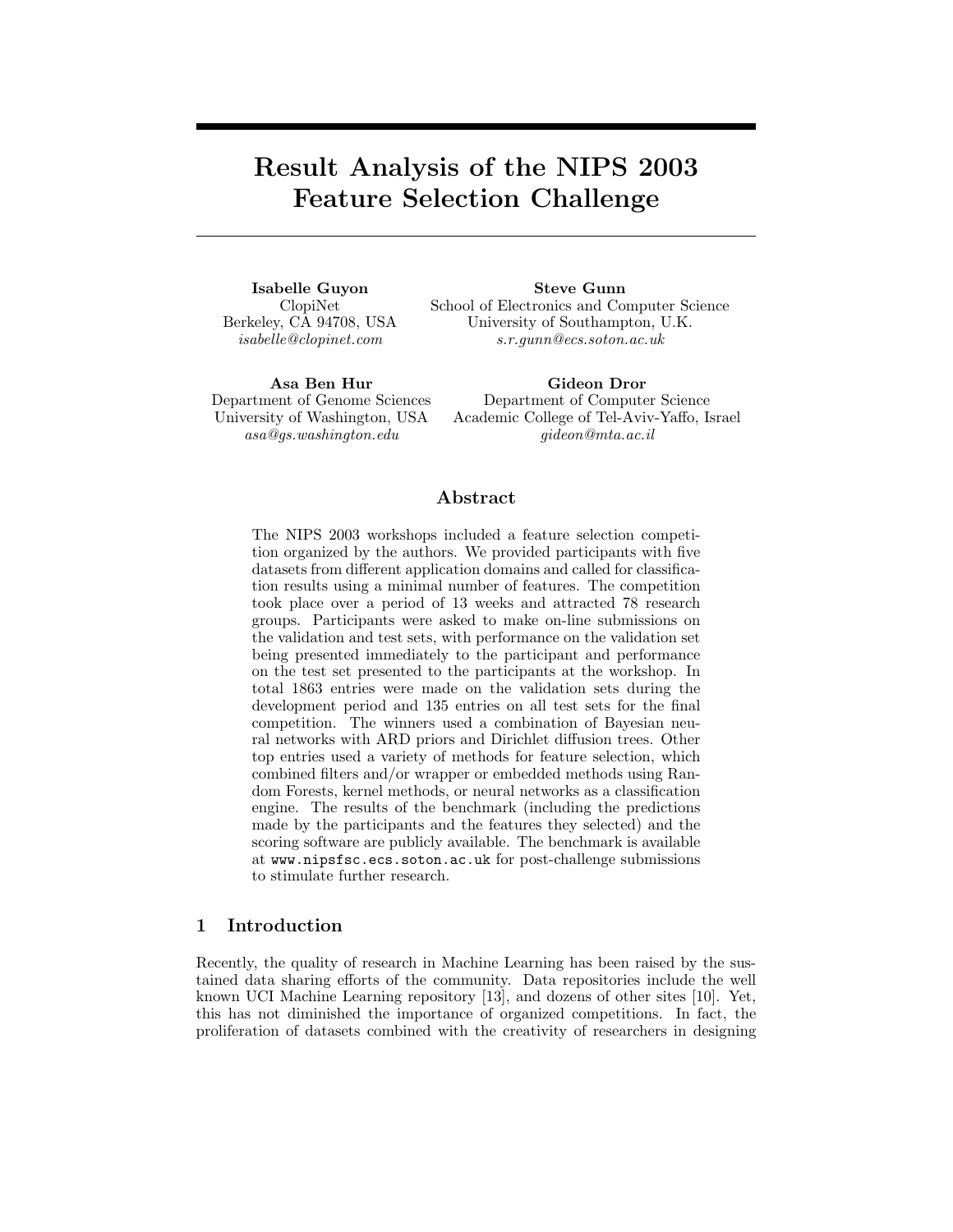experiments makes it hardly possible to compare one paper with another [12]. A number of large conferences have regularly organized competitions (e.g. KDD, CAMDA, ICDAR, TREC, ICPR, and CASP). The NIPS workshops offer an ideal forum for organizing such competitions. In 2003, we organized a competition on the theme of feature selection, the results of which were presented at a workshop on feature extraction, which attracted 98 participants. We are presently preparing a book combining tutorial chapters and papers from the proceedings of that workshop [9]. In this paper, we present to the NIPS community a concise summary of our challenge design and the findings of the result analysis.

## 2 Benchmark design

We formatted five datasets (Table 1) from various application domains. All datasets are two-class classification problems. The data were split into three subsets: a training set, a validation set, and a test set. All three subsets were made available at the beginning of the benchmark, on September 8, 2003. The class labels for the validation set and the test set were withheld. The identity of the datasets and of the features (some of which were random features artificially generated) were kept secret. The participants could submit prediction results on the validation set and get their performance results and ranking on-line for a period of 12 weeks. By December  $1^{st}$ , 2003, which marked the end of the development period, the participants had to turn in their results on the test set. Immediately after that, the validation set labels were revealed. On December  $8^{th}$ , 2003, the participants could make submissions of test set predictions, after having trained on both the training and the validation set. Some details on the benchmark design are provided in this Section.

## Challenge format

We gave our benchmark the format of a challenge to stimulate participation. We made available an automatic web-based system to submit prediction results and get immediate feed-back, inspired by the system of the NIPS2000 and NIPS2001 unlabelled data competitions  $[4, 5]$ . However, unlike what had been done for these other competitions, we used a "validation set" to assess performance during the development period, and a separate "test set" for final scoring.

During development participants could submit validation results on any of the five datasets proposed (not necessarily all). Competitors were required to submit results on all five test sets by the challenge deadline to be included in the final ranking. This avoided a common problem of "multiple track" benchmarks in which no conclusion can be drawn because too few participants enter all tracks.

To promote collaboration between researchers, reduce the level of anxiety, and let people explore various strategies (e.g. "pure" methods and "hybrids"), we allowed participating groups to submit a total of five final entries on December  $1^{st}$  and five entries on December  $8^{th}$ .

Our format was very successful: it attracted 78 research groups who competed for 13 weeks and made (submitted) a total of 1863 entries. Twenty groups were eligible for being ranked on December  $1^{st}$  (56 submissions<sup>1</sup>), and 16 groups on December  $8^{th}$  (36 submissions.) The feature selection benchmark web site at www.nipsfsc.ecs.soton.ac.uk remains available as a resource for researchers in the feature selection.

<sup>&</sup>lt;sup>1</sup>After imposing a maximum of 5 submissions per group and eliminating some incomplete submissions, there remained 56 eligible submissions out of the 135 received.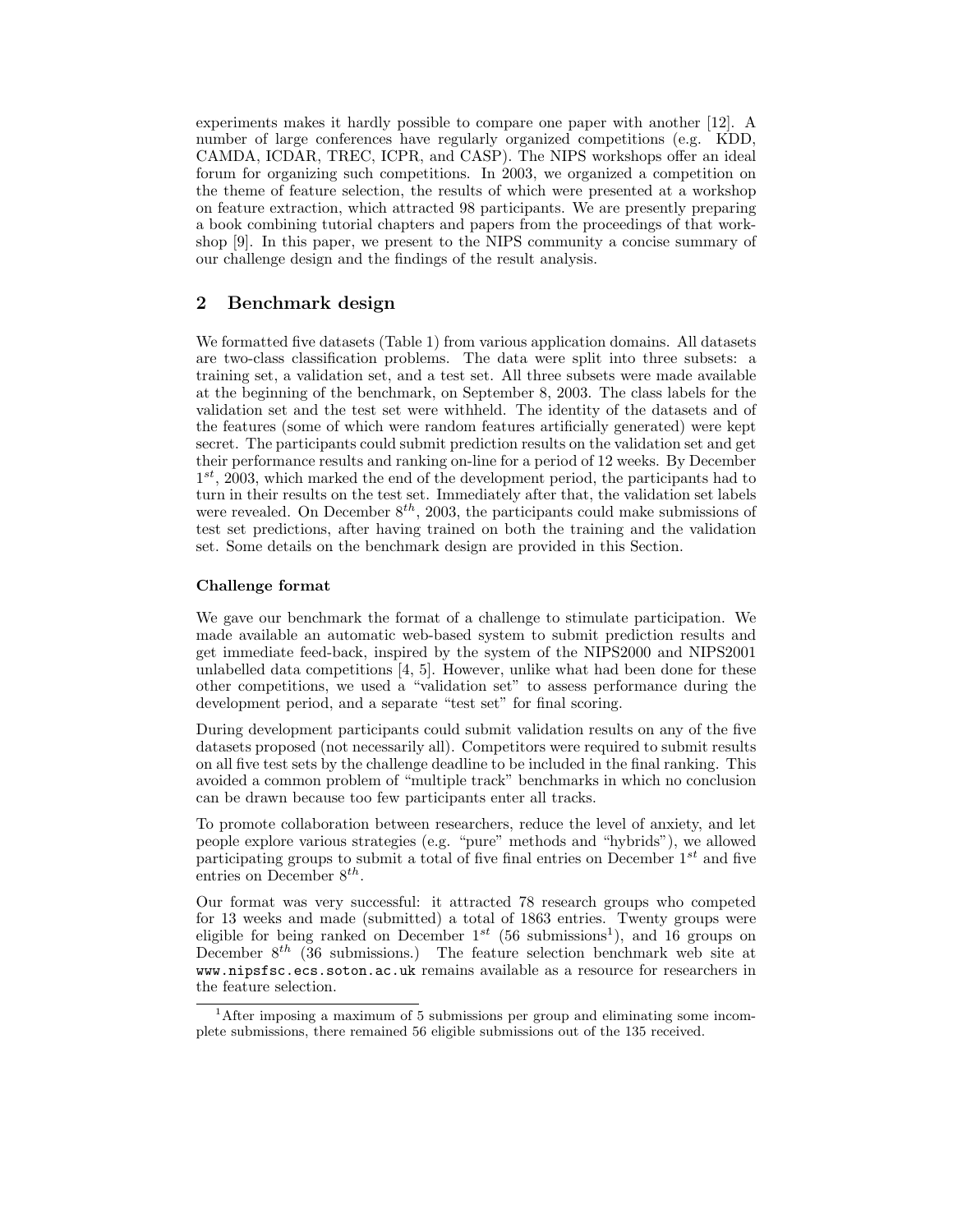Table 1: NIPS 2003 challenge datasets. For each dataset we show the domain it was taken from, its type (dense, sparse, or sparse binary), the number of features, the percentage of probes, and the number of examples in the training, validation, and test sets. All problems are two-class classification problems.

| Dataset        | Domain              | Type          |        | $\#\text{Fe}$ %Pr $\#\text{Tr}$ |      | #Val | $\#\mathrm{Te}$ |
|----------------|---------------------|---------------|--------|---------------------------------|------|------|-----------------|
| ARCENE         | Mass Spectrometry   | Dense         | 10000  | 30                              | 100  | 100  | 700             |
| <b>DEXTER</b>  | Text classification | Sparse        | 20000  | 50                              | 300  | 300  | 2000            |
| DOROTHEA       | Drug discovery      | Sparse binary | 100000 | 50                              | 800  | 350  | 800             |
| <b>GISETTE</b> | Digit recognition   | Dense         | 5000   | 30                              | 6000 | 1000 | 6500            |
| <b>MADELON</b> | Artificial          | Dense         | 500    | 96                              | 2000 | 600  | 1800            |

## The challenge datasets

Until the late 90s most published papers on feature selection considered datasets with less than 40 features<sup>2</sup> (see [1, 11] from a 1997 special issue on *relevance* for example). The situation has changed considerably in the past few years, and in the 2003 special issue we edited for JMLR including papers from the proceedings of the NIPS 2001 workshop [7], most papers explore domains with hundreds to tens of thousands of variables or features. The applications are driving this effort: bioinformatics, chemistry (drug design, cheminformatics), text processing, pattern recognition, speech processing, and machine vision provide machine learning problems in very high dimensional spaces, but often with comparably few examples.

Feature selection is a particular way of tackling the problem of space dimensionality reduction. The necessary computing power to handle large datasets is now available in simple laptops, so there is a proliferation of solutions proposed for such feature selection problems. Yet, there does not seem to be an emerging unity of experimental design and algorithms. We formatted five datasets for the purpose of benchmarking variable selection algorithms (see Table 1.)

The datasets were chosen to span a variety of domains and difficulties (the input variables are continuous or binary, sparse or dense; one dataset has unbalanced classes.) One dataset (MADELON) was artificially constructed to illustrate a particular difficulty: selecting a feature set when no feature is informative by itself. We chose datasets that had sufficiently many examples to create a large enough test set to obtain statistically significant results [6]. To prevent researchers familiar with the datasets to have an advantage, we concealed the identity of the datasets during the benchmark. We performed several preprocessing and data formatting steps, which contributed to disguising the origin of the datasets. In particular, we introduced a number of features called probes. The probes were drawn at random from a distribution resembling that of the real features, but carrying no information about the class labels. Such probes have a function in performance assessment: a good feature selection algorithm should eliminate most of the probes. The details of data preparation can be found in a technical memorandum [6].

<sup>&</sup>lt;sup>2</sup>In this paper, we do not make a distinction between features and variables. The benchmark addresses the problem of selecting input variables. Those may actually be features derived from the original variables through preprocessing.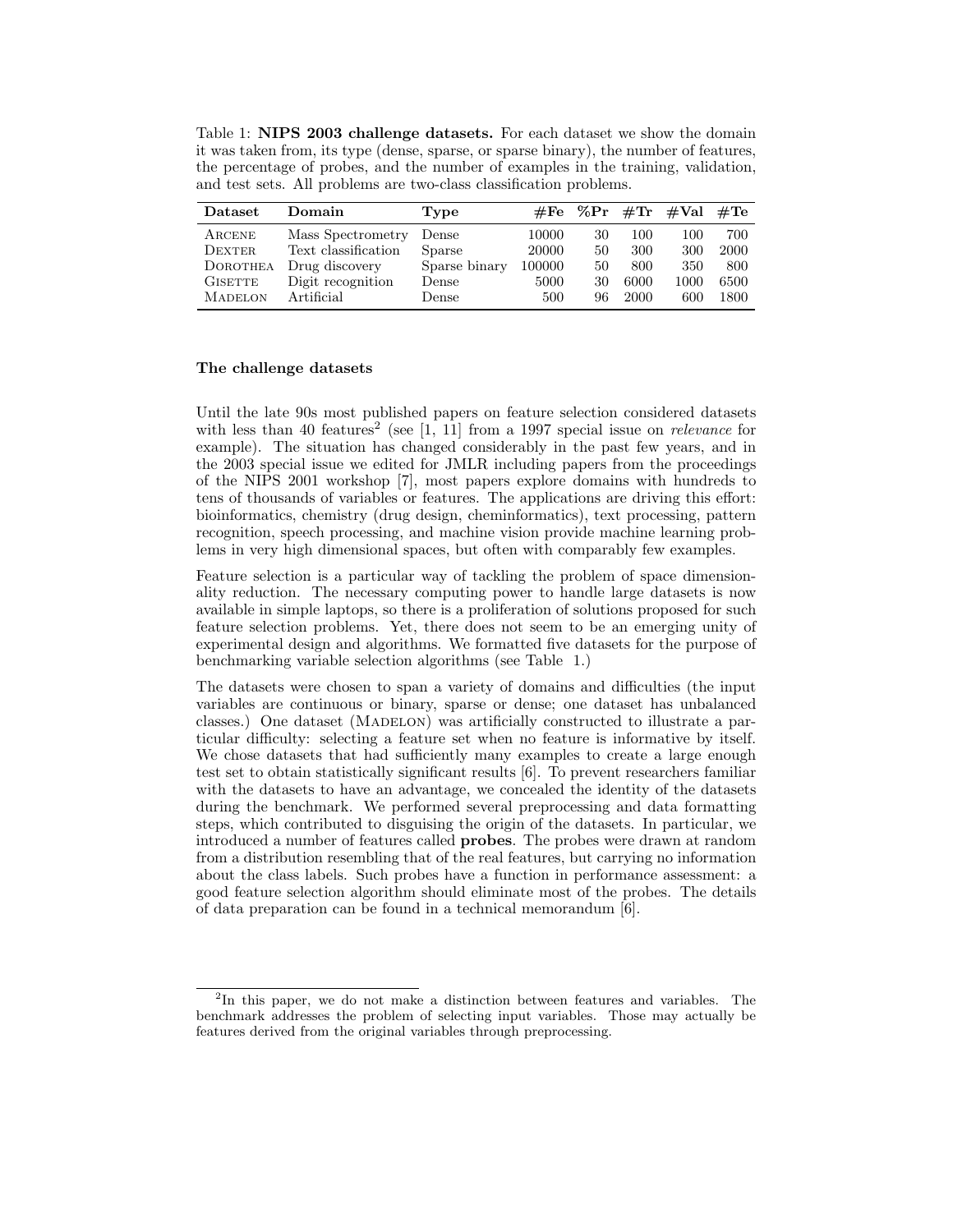Table 2: We show the top entries sorted by their score (times 100), the balanced error rate in percent (BER) and corresponding rank in parenthesis, the area under the ROC curve times 100 (AUC) and corresponding rank in parenthesis, the percentage of features used (Fe), and the percentage of probes in the features selected  $(\Pr).$ 

|  |  | (a) December $1^{st}$ 2003 challenge results. |  |  |  |  |
|--|--|-----------------------------------------------|--|--|--|--|
|--|--|-----------------------------------------------|--|--|--|--|

| Method (Team)                     | <b>Score</b> | <b>BER</b>  | $\mathbf{AUC}$ | Fe   | Pr   |
|-----------------------------------|--------------|-------------|----------------|------|------|
| BayesNN-DFT (Neal/Zhang)          | 88.0         | (1)<br>6.84 | (1)<br>97.22   | 80.3 | 47.8 |
| BayesNN-DFT ( <i>Neal/Zhang</i> ) | 86.2         | (2)<br>6.87 | (2)<br>97.21   | 80.3 | 47.8 |
| BayesNN-small ( <i>Neal</i> )     | 68.7         | 3)<br>8.20  | (5)<br>96.12   | 4.7  | 2.9  |
| BayesNN-large ( <i>Neal</i> )     | 59.6         | 8.21<br>(4) | (3)<br>96.36   | 60.3 | 28.5 |
| $RF+RLSC$ ( <i>Torkkola/Tuv</i> ) | 59.3         | (7)<br>9.07 | 90.93(29)      | 22.5 | 17.5 |
| final $2$ ( <i>Chen</i> )         | 52.0         | (9)<br>9.31 | 90.69(31)      | 24.9 | 12.0 |
| SVMBased3 $(Zhili/Li)$            | 41.8         | (8)<br>9.21 | 93.60 (16)     | 29.5 | 21.7 |
| SVMBased4 $(Zhili/Li)$            | 41.1         | 9.40(10)    | 93.41(18)      | 29.5 | 21.7 |
| finall $(Chen)$                   | 40.4         | 10.38(23)   | 89.62 (34)     | 6.2  | 6.1  |
| transSVM2 (Zhili)                 | 36.0         | 9.60(13)    | 93.21(20)      | 29.5 | 21.7 |
| BayesNN-E $(Ncal)$                | 29.5         | (5)<br>8.43 | 96.30<br>(4)   | 96.8 | 56.7 |
| Collection2 $(Saffari)$           | 28.0         | 10.03(20)   | 89.97 (32)     | 7.7  | 10.6 |
| Collection1 (Saffari)             | 20.7         | 10.06(21)   | 89.94 (33)     | 32.3 | 25.5 |

(b) December  $8^{th}$  2003 challenge results.

| Method (Team)                     | <b>Score</b> | <b>BER</b>  | AUC          | Fe   | Pr   |  |
|-----------------------------------|--------------|-------------|--------------|------|------|--|
| BayesNN-DFT (Neal/Zhang)          | 71.4         | (1)<br>6.48 | (1)<br>97.20 | 80.3 | 47.8 |  |
| BayesNN-large ( <i>Neal</i> )     | 66.3         | (3)<br>7.27 | (3)<br>96.98 | 60.3 | 28.5 |  |
| BayesNN-small (Neal)              | 61.1         | (2)<br>7.13 | 97.08<br>(2) | 4.7  | 2.9  |  |
| final $2-3$ ( <i>Chen</i> )       | 49.1         | (8)<br>7.91 | 91.45(25)    | 24.9 | 9.9  |  |
| BayesNN-large (Neal)              | 49.1         | (5)<br>7.83 | 96.78<br>(4) | 60.3 | 28.5 |  |
| final 2-2 $(Chen)$                | 40.0         | 8.80(17)    | 89.84 (29)   | 24.6 | 6.7  |  |
| Ghostminer1 ( <i>Ghostminer</i> ) | 37.1         | (7)<br>7.89 | 92.11(21)    | 80.6 | 36.1 |  |
| $RF+RLSC$ (Torkkola/Tuv)          | 35.4         | (9)<br>8.04 | 91.96(22)    | 22.4 | 17.5 |  |
| Ghostminer2 (Ghostminer)          | 35.4         | 7.86<br>(6) | 92.14(20)    | 80.6 | 36.1 |  |
| $RF+RLSC$ ( <i>Torkkola/Tuv</i> ) | 34.3         | 8.23(12)    | 91.77(23)    | 22.4 | 17.5 |  |
| $FS+SVM$ ( <i>Lal</i> )           | 31.4         | 8.99(19)    | 91.01(27)    | 20.9 | 17.3 |  |
| Ghostminer3 ( <i>Ghostminer</i> ) | 26.3         | 8.24(13)    | 91.76(24)    | 80.6 | 36.1 |  |
| CBAMethod3E (CBAGroup)            | 21.1         | 8.14(10)    | 96.62<br>(5) | 12.8 | 0.1  |  |
| CBAMethod3E (CBAGroup)            | 21.1         | 8.14(11)    | 96.62<br>(6) | 12.8 | 0.1  |  |
| Nameless (Navot/Bachrach)         | 12.0         | 7.78<br>(4) | (9)<br>96.43 | 32.3 | 16.2 |  |

#### Performance assessment

Final submissions qualified for scoring if they included the class predictions for training, validation, and test sets for all five tasks proposed, and the list of features used. Optionally, classification confidence values could be provided. Performance was assessed using several metrics:

- BER: The balanced error rate, that is the average of the error rate of the positive class and the error rate of the negative class. This metric was used because some datasets (particularly DOROTHEA) are unbalanced.
- AUC: Area under the ROC curve. The ROC curve is obtained by varying a threshold on the discriminant values (outputs) of the classifier. The curve represents the fraction of true positive as a function of the fraction of false negative. For classifiers with binary outputs, BER=1-AUC.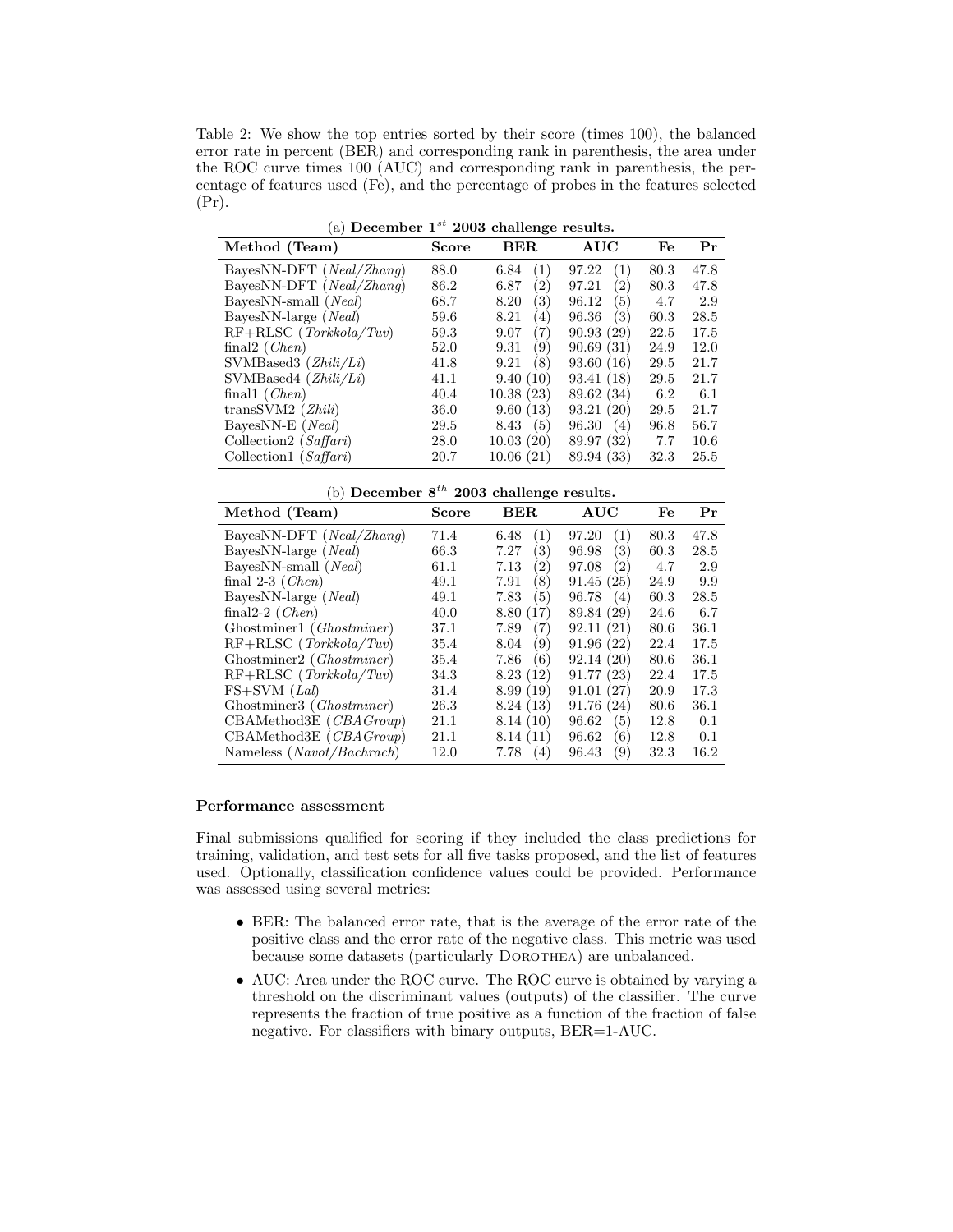- Ffeat: Fraction of features selected.
- Fprobe: Fraction of probes found in the feature set selected.

We ranked the participants with the test set results using a score combining BER, Ffeat and Fprobe. Briefly: We used the McNemar test to determine whether classifier A is better than classifier B according to the BER with 5% risk yielding to a score of 1 (better), 0 (don't know) or 1 (worse). Ties (zero score) were broken with Ffeat (if the relative difference in Ffeat was larger than 5%.) Remaining ties were broken with Fprobe. The overall score for each dataset is the sum of the pairwise comparison scores (normalized by the maximum achievable score, that is the number of submissions minus one.) The code is provided on the challenge website. The scores were averaged over the five datasets. Our scoring method favors accuracy over feature set compactness.

Our benchmark design could not prevent participants from "cheating" in the following way. An entrant could "declare" a smaller feature subset than the one used to make predictions. To deter participants from cheating, we warned them that we would be performing a stage of verification. We performed several checks as detailed in [9] and did not find any entry that should be suspected of being fraudulent.

# 3 Challenge results

The overall scores of the best entries are shown in Table 2. The main features of the methods of the participants listed in that table are summarized in Table 3. The analysis of this section also includes the survey of ten more top ranking participants.

## Winners

The winners of the benchmark (both December  $1^{st}$  and  $8^{th}$ ) are Radford Neal and Jianguo Zhang, with a combination of Bayesian neural networks [14] and Dirichlet diffusion trees [15]. Their achievements are significant since they win on the overall ranking with respect to our scoring metric, but also with respect to the balanced error rate (BER), the area under the ROC curve (AUC), and they have the smallest feature set among the top entries that have performance not statistically significantly worse. They are also the top entrants December  $1^{st}$  for ARCENE and DEXTER and December  $1^{st}$  and  $8^{th}$  for DOROTHEA.

Two aspects of their approach were the same for all data sets:

- They reduced the number of features used for classification to no more than a few hundred, either by selecting a subset of features using simple univariate significance tests, or by Principal Component Analysis (PCA) performed on all available labeled and unlabeled data.
- They then applied a classification method based on Bayesian learning, using an Automatic Relevance Determination (ARD) prior that allows the model to determine which of these features are most relevant.

Bayesian neural network learning with computation by Markov chain Monte Carlo (MCMC) is a well developed technology [14]. Dirichlet diffusion trees are a new Bayesian approach to density modeling and hierarchical clustering. As allowed by the challenge rules, the winners constructed these trees using both the training data and the unlabeled data in the validation and test sets. Classification was then performed with the k-nearest neighbors method, using the metric induced by the tree.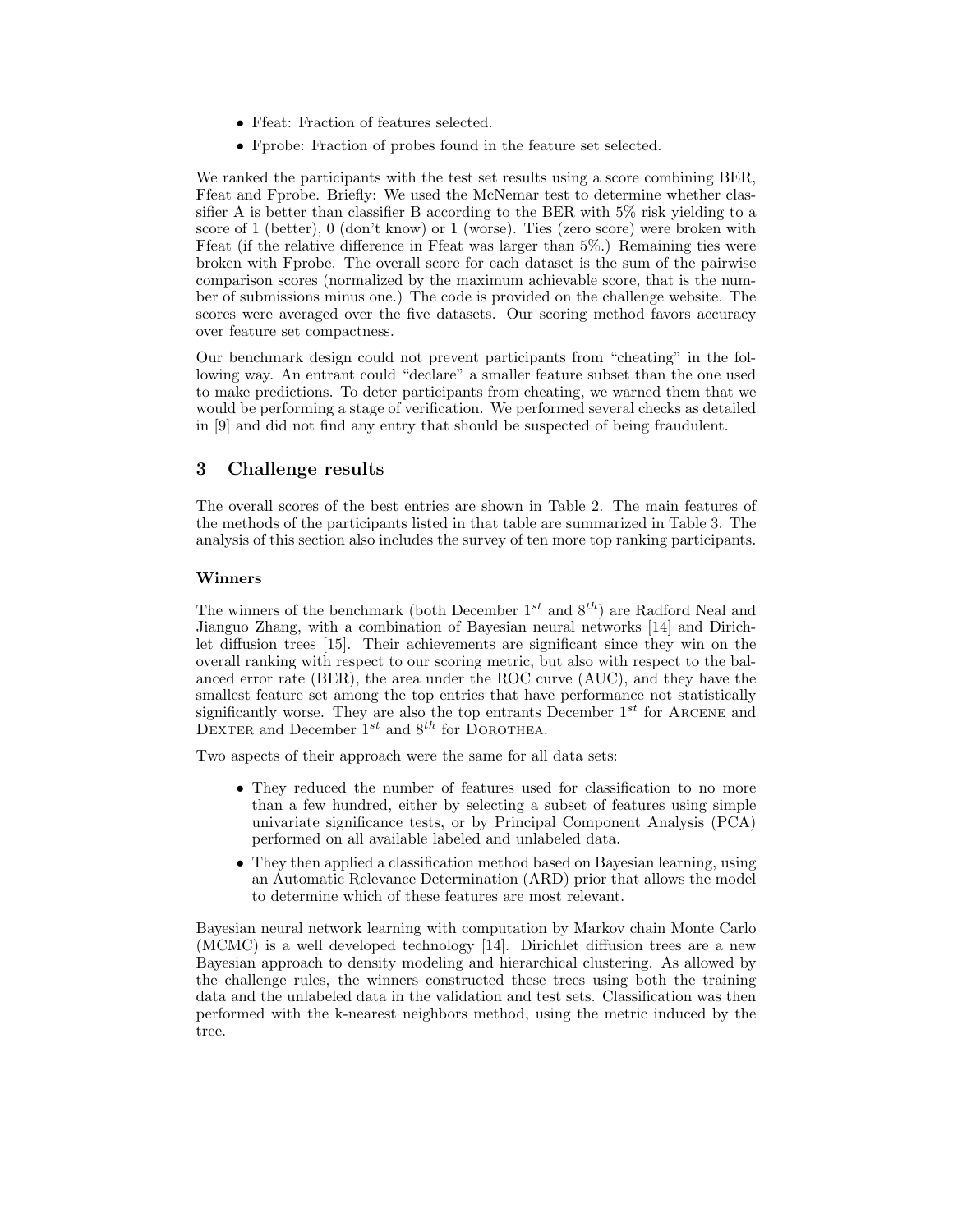Table 3: Methods employed by the challengers. The classifiers are grouped in four categories: N - neural network, K - SVM or other kernel method, T tree classifiers (none found in the top ranking methods), O - other. The feature selection engines (Fengine) are grouped in three categories: C - single variable criteria including correlation coefficients, T - tree classifiers or RF used as a filter E - Wrapper or embedded methods. The search methods are identified by: E embedded, R - feature ranking, B - backward elimination, S - more elaborated search.

| ${\bf Team}$   |     |             |     |                | Classifier Fengine Fsearch Ensemble Transduction |
|----------------|-----|-------------|-----|----------------|--------------------------------------------------|
| Neal/Zhang     | N/O | C/E         | E   | Yes            | Yes                                              |
| Torkkola/Tuv   | K   | Т           | R.  | Yes            | No                                               |
| Chen/Lin       | Κ   | $\rm C/T/E$ | R/E | No             | No                                               |
| Zhili/Li       | Κ   | C/E         | E   | No             | Yes                                              |
| Saffari        | N   |             | R.  | Yes            | No                                               |
| Ghostminer     | K   | $\rm C/T$   | В   | Yes            | No                                               |
| Lal et al.     | K   | C           | R.  | No             | No                                               |
| CBAGroup       | K   |             | R.  | No             | $\rm No$                                         |
| Bachrach/Navot | K/O | F,          |     | N <sub>o</sub> | No                                               |

## Other methods employed

We group methods into coarse categories to draw useful conclusions. Our findings include:

- Feature selection The winners and several top ranking challengers use a combination of filters and embedded methods<sup>3</sup>. Several high ranking participants obtain good results using only filters, even simple correlation coefficients. The second best entrants use Random Forests, an ensemble of tree classifiers, to perform feature selection  $[3]$ .<sup>4</sup> Search strategies are generally unsophisticated (simple feature ranking, forward selection or backward elimination.) Only 2 out of 19 in our survey used a more sophisticated search strategy. The selection criterion is usually based on cross-validation. A majority use K-fold, with K between 3 and 10. Only one group used "random probes" purposely introduced to track the fraction of falsely selected features. One group used the area under the ROC curve computed on the training set.
- Classifier Kernel methods [16] are most popular: 7/9 in Table 3 and 12/19 in the survey. Of the 12 kernel methods employed, 8 are SVMs. In spite of the high risk of overfitting, 7 of the 9 top groups using kernel methods found that Gaussian kernels gave them better results than the linear kernel on ARCENE, DEXTER, DOROTHEA, or GISETTE (for MADELON all best ranking groups used a Gaussian kernel.)
- Ensemble methods Some groups relied on a committee of classifiers to make the final decision. The techniques to build such committee include sampling

 $3W$ e distinguish embedded methods that have a feature selection mechanism built into the learning algorithm from wrappers, which perform feature selection by using the classifier as a black box.

<sup>4</sup>Random Forests (RF) are classification techniques with an embedded feature selection mechanism. The participants used the features generated by RF, but did not use RF for classification.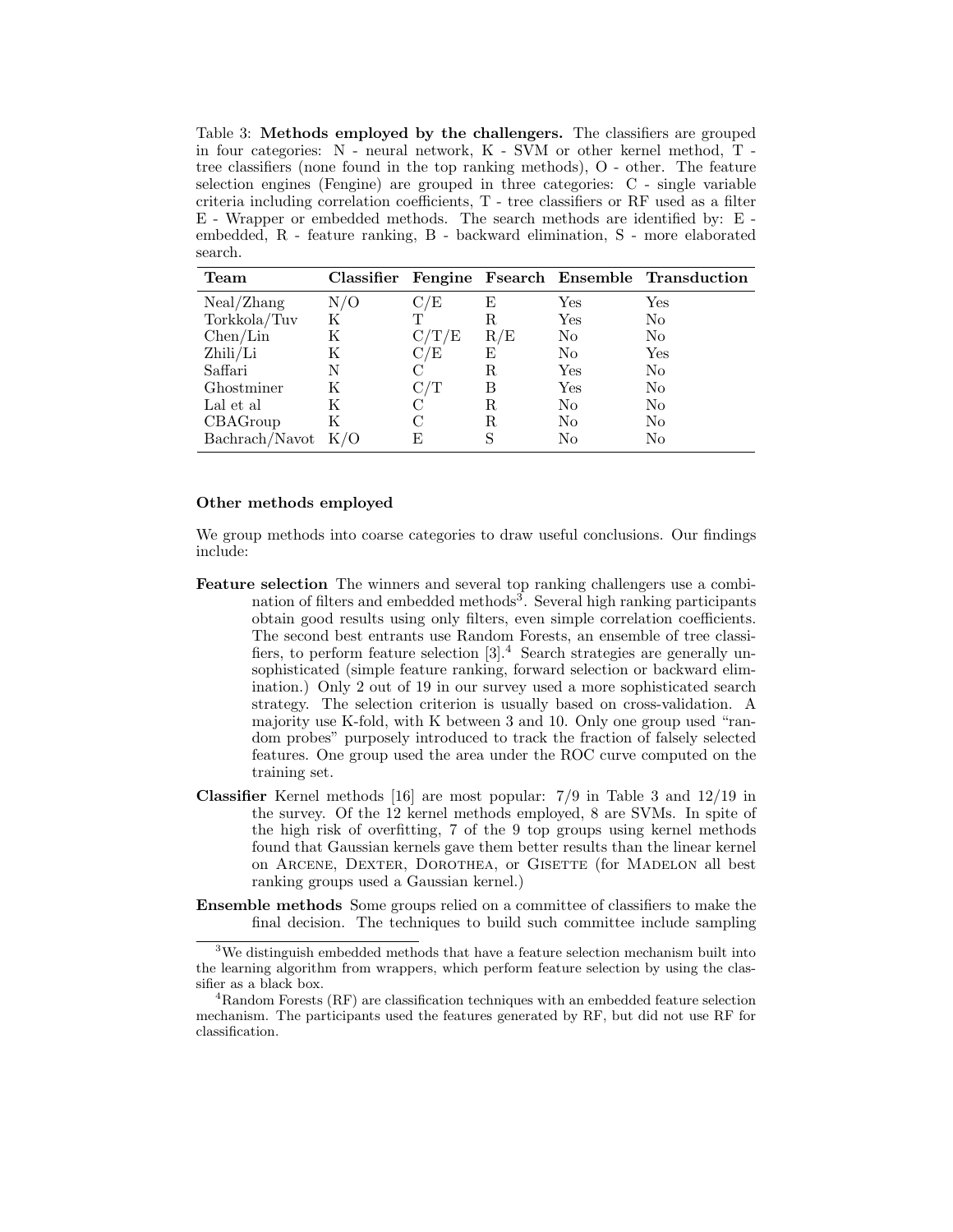from the posterior distribution using MCMC [14] and bagging [2]. Most groups that used ensemble methods reported improved accuracy.

- Transduction Since all the datasets were provided since the beginning of the benchmark (validation and test set deprived of their class labels), it was possible to make use of the unlabelled data as part of learning (sometimes referred to as transduction [17]). Only two groups took advantage of that, including the winners.
- Preprocessing Centering and scaling the features was the most common preprocessing used. Some methods required discretization of the features. One group normalized the patterns. Principal Componant Analysis (PCA) was used by several groups, including the winners, as a means of constructing features.

# 4 Conclusions and future work

The challenge demonstrated both that feature selection can be performed effectively and that eliminating meaningless features is not critical to achieve good classification performance. By design, our datasets include many irrelevant "distracters" features, called "probes". In contrast with redundant features, which may not be needed to improve accuracy but carry information, those distracters are "pure noise". It is surprising that some of the best entries use all the features. Still, there is always another entry close in performance, which uses only a small fraction of the original features.

The challenge outlined the power of filter methods. For many years, filter methods have dominated feature selection for computational reasons. It was understood that wrapper and embedded methods are more powerful, but too computationally expensive. Some of the top ranking entries use one or several filters as their only selection strategy. A filter as simple as the Pearson correlation coefficient proves to be very effective, even though it does not remove feature redundancy and therefore yields unnecessarily large feature subsets. Other entrants combined filters and embedded methods to further reduce the feature set and eliminate redundancies.

Another important outcome is that non-linear classifiers do not necessarily overfit. Several challenge datasets included a very large number of features (up to 100,000) and only a few hundred examples. Therefore, only methods that avoid overfitting can succeed in such adverse aspect ratios. Not surprisingly, the winning entries use as classifies either ensemble methods or strongly regularized classifiers. More surprisingly, non-linear classifiers often outperform linear classifiers. Hence, with adequate regularization, non-linear classifiers do not overfit the data, even when the number of features exceeds the number of examples by orders of magnitude.

Principal Component Analysis was successfully used by several researchers to reduce the dimension of input space down to a few hundred features, without any knowledge of the class labels. This was not harmful to the prediction performances and greatly reduced the computational load of the learning machines.

The analysis of the challenge results revealed that hyperparameter selection may have played an important role in winning the challenge. Indeed, several groups were using the same classifier (e.g. an SVM) and reported significantly different results. We have started laying the basis of a new benchmark on the theme of model selection and hyperparameter selection [8].